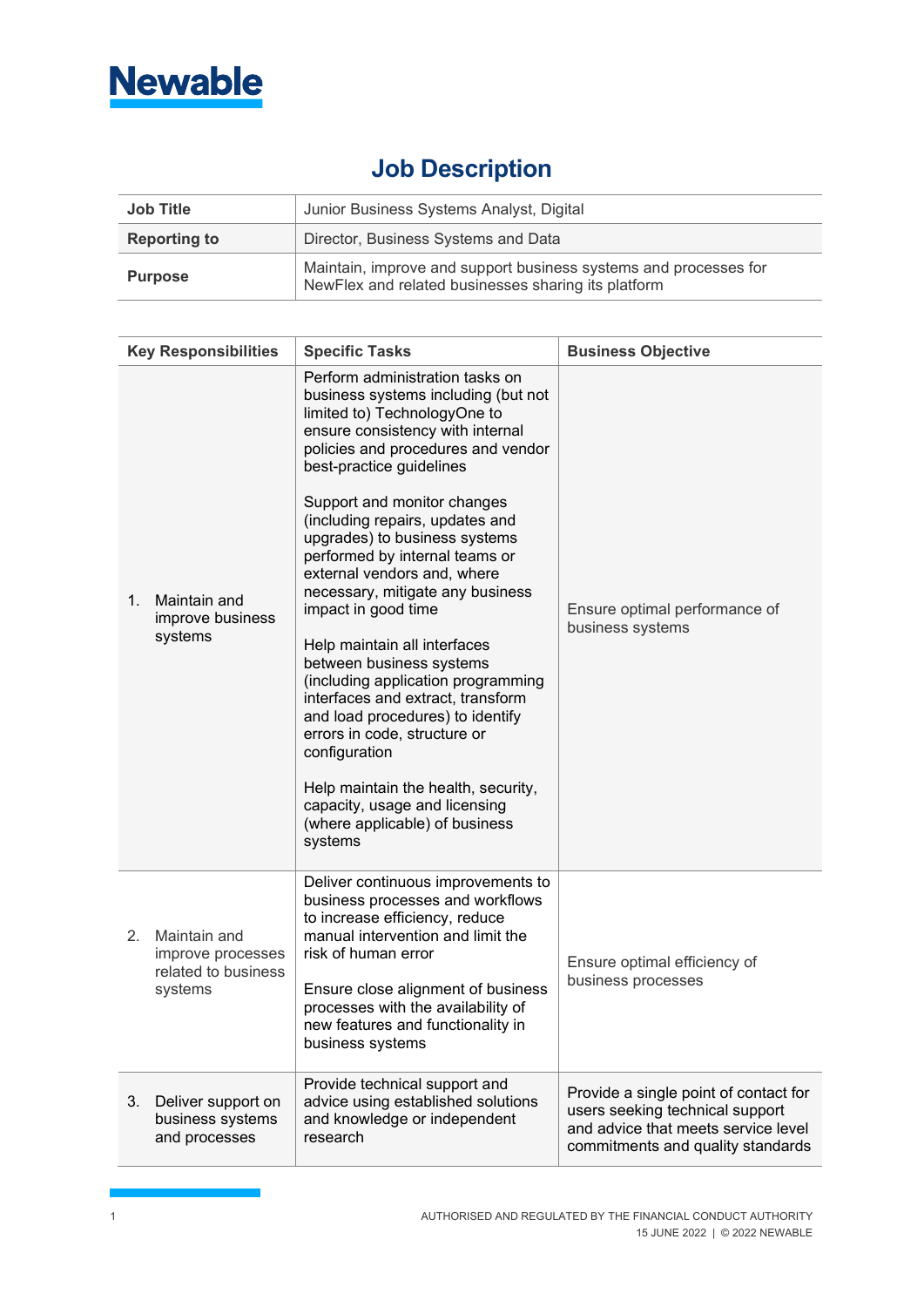

|   |                                                                                                | Resolve or escalate incidents,<br>requests and complaints to relevant<br>vendors according to service level<br>agreements                                                       |                                               |
|---|------------------------------------------------------------------------------------------------|---------------------------------------------------------------------------------------------------------------------------------------------------------------------------------|-----------------------------------------------|
|   |                                                                                                | Maintain concurrent communication<br>with affected users and vendors                                                                                                            |                                               |
|   |                                                                                                | Undertake regular site visits to<br>deliver on-premises support, advice<br>and training to remote users on a<br>schedule commensurate with<br>business or user profile          |                                               |
|   |                                                                                                | Deliver a comprehensive technical<br>induction process for new users of<br>business systems                                                                                     |                                               |
|   |                                                                                                | Deliver regular refresher training<br>sessions and workshops for<br>existing users of business systems                                                                          |                                               |
|   |                                                                                                | Perform user administration tasks<br>on business systems in line with<br>security principles and in response<br>to joiners, leavers and/or changes<br>in roles/responsibilities |                                               |
| 4 | Maintain access<br>rights,<br>documentation and<br>other electronic<br>and physical<br>records | Help perform regular audits of<br>access rights and privileges                                                                                                                  | Ensure accuracy of information and            |
|   |                                                                                                | Help perform regular audits of<br>electronic and physical records                                                                                                               | compliance with agreements and<br>regulations |
|   |                                                                                                | Help maintain effective internal<br>documentation on business<br>systems and processes including<br>user manuals, training materials<br>and knowledge bases                     |                                               |
|   |                                                                                                |                                                                                                                                                                                 |                                               |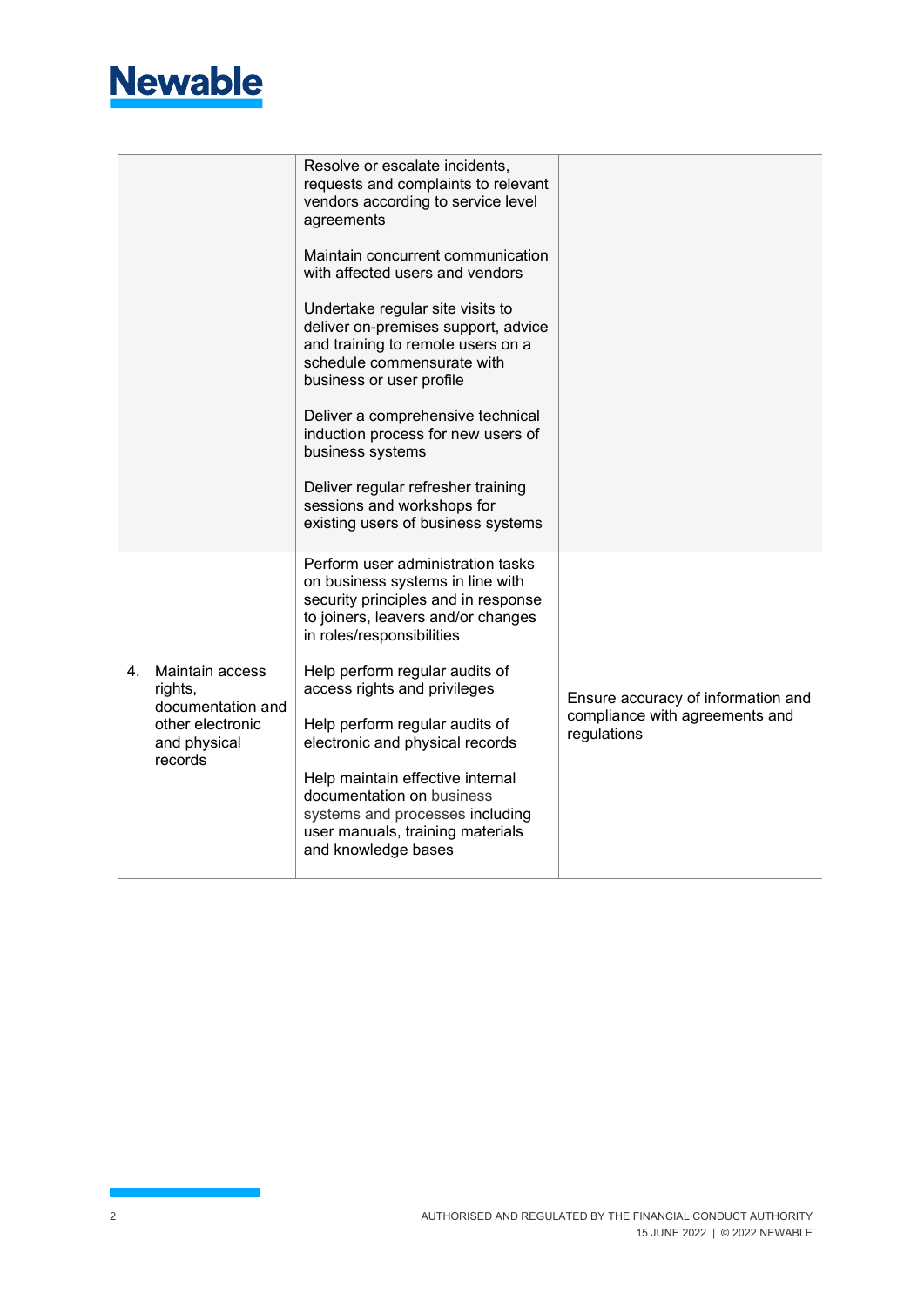

## **Candidate Profile**

| <b>Element</b>              | <b>Essential</b>                                                                                                                                                                                                                                                                                                     | <b>Desirable</b>                                                                                                |
|-----------------------------|----------------------------------------------------------------------------------------------------------------------------------------------------------------------------------------------------------------------------------------------------------------------------------------------------------------------|-----------------------------------------------------------------------------------------------------------------|
| <b>Skills</b>               | Proven skills in programming<br>business systems<br>Proven skills in creating and<br>customising reports from business<br>systems<br>Excellent communication skills<br>Excellent analytical skills<br>Good administrative skills<br>Good at prioritising and organising<br>own workload<br>Good interpersonal skills |                                                                                                                 |
|                             | Able to communicate effectively                                                                                                                                                                                                                                                                                      |                                                                                                                 |
|                             | with people of varying technical<br>proficiency                                                                                                                                                                                                                                                                      |                                                                                                                 |
| Qualities                   | Self-motivated and confident                                                                                                                                                                                                                                                                                         |                                                                                                                 |
|                             | Able to work on own initiative and<br>as part of a team                                                                                                                                                                                                                                                              |                                                                                                                 |
|                             | Willing to work additional hours<br>occasionally                                                                                                                                                                                                                                                                     |                                                                                                                 |
|                             | Proven experience in developing,<br>maintaining and supporting<br>business systems and processes                                                                                                                                                                                                                     | Experience of market-leading<br>applications used for data analysis<br>and business intelligence                |
| Knowledge and<br>Experience | Proven experience of creating and<br>customising extract, transform and<br>load procedures in business<br>systems                                                                                                                                                                                                    | Experience of market-leading<br>database systems and related<br>query languages including SQL                   |
|                             | Experience of integrating business<br>systems and databases                                                                                                                                                                                                                                                          | Familiarity with technical problems<br>relating to other business systems<br>and their solutions or workarounds |
| Qualifications              | Graduate/post-graduate or<br>equivalent in accountancy,<br>computing or other related subject                                                                                                                                                                                                                        |                                                                                                                 |
|                             |                                                                                                                                                                                                                                                                                                                      |                                                                                                                 |

## **Conditions and Remuneration**

| <b>Starting salary</b> | <sup>'</sup> Competitive |
|------------------------|--------------------------|
| <b>Benefits</b>        | Newable Benefits Package |